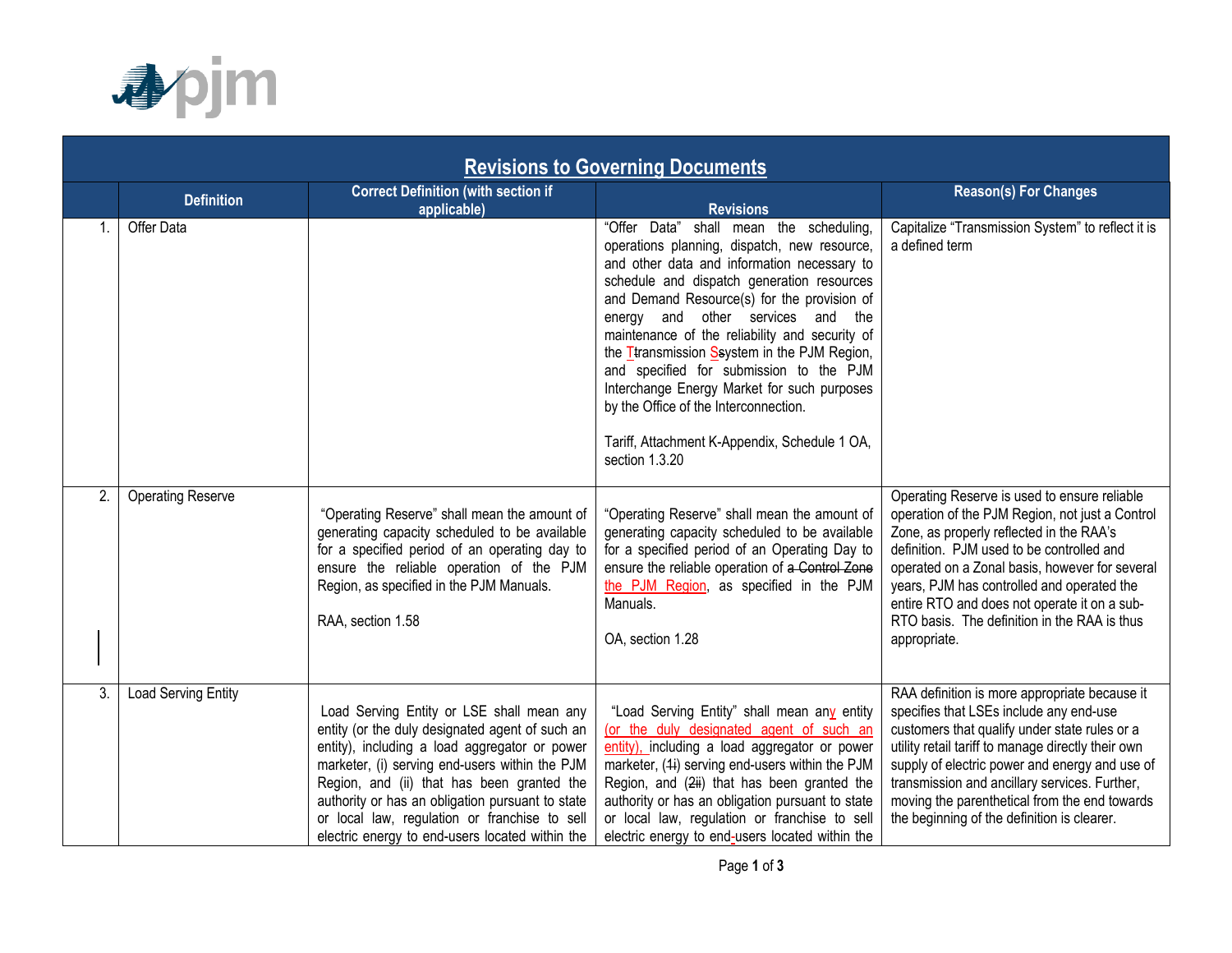

| <b>Revisions to Governing Documents</b> |                                |                                                     |                                                                                              |                                                   |  |  |  |
|-----------------------------------------|--------------------------------|-----------------------------------------------------|----------------------------------------------------------------------------------------------|---------------------------------------------------|--|--|--|
|                                         |                                | <b>Correct Definition (with section if</b>          |                                                                                              | <b>Reason(s) For Changes</b>                      |  |  |  |
|                                         | <b>Definition</b>              | applicable)                                         | <b>Revisions</b>                                                                             |                                                   |  |  |  |
|                                         |                                | PJM Region. Load Serving Entity shall include       | PJM Region., or the duly designated agent of                                                 |                                                   |  |  |  |
|                                         |                                | any end-use customer that qualifies under state     | such an entity. Load Serving Entity shall                                                    |                                                   |  |  |  |
|                                         |                                | rules or a utility retail tariff to manage directly | include any end-use customer that qualifies                                                  |                                                   |  |  |  |
|                                         |                                | its own supply of electric power and energy and     | under state rules or a utility retail tariff to                                              |                                                   |  |  |  |
|                                         |                                | use of transmission and ancillary services.         | manage directly its own supply of electric                                                   |                                                   |  |  |  |
|                                         |                                |                                                     | power and energy and use of transmission and                                                 |                                                   |  |  |  |
|                                         |                                | RAA, section 1.44                                   | ancillary services.                                                                          |                                                   |  |  |  |
|                                         |                                |                                                     | OA, section 1.18                                                                             |                                                   |  |  |  |
| $\overline{4}$ .                        | <b>Transmission Congestion</b> |                                                     | "Transmission Congestion Charge" shall mean                                                  | Capitalize "Transmission System" to reflect it is |  |  |  |
|                                         | Charge                         |                                                     | a charge attributable to the increased cost of                                               | a defined term.                                   |  |  |  |
|                                         |                                |                                                     | energy delivered at a given load bus when the                                                |                                                   |  |  |  |
|                                         |                                |                                                     | Ttransmission Ssystem serving that load bus is                                               |                                                   |  |  |  |
|                                         |                                |                                                     | operating under constrained conditions, or as<br>necessary to provide energy for third-party |                                                   |  |  |  |
|                                         |                                |                                                     | transmission losses in accordance with Section                                               |                                                   |  |  |  |
|                                         |                                |                                                     | 9.3, which shall be calculated and allocated as                                              |                                                   |  |  |  |
|                                         |                                |                                                     | specified in Section 5.1 of this Schedule.                                                   |                                                   |  |  |  |
|                                         |                                |                                                     |                                                                                              |                                                   |  |  |  |
|                                         |                                |                                                     | Tariff, Attachment K-Appendix, Schedule 1 OA,                                                |                                                   |  |  |  |
|                                         |                                |                                                     | section 1.3.34                                                                               |                                                   |  |  |  |
| 5.                                      | <b>Wholesale Transaction</b>   |                                                     | As used in Part IV of the Tariff, "Wholesale                                                 | Add clarifying language to make the definition    |  |  |  |
|                                         |                                |                                                     | Transaction" means any transaction involving                                                 | clearer                                           |  |  |  |
|                                         |                                |                                                     | the transmission or sale for resale of electricity                                           |                                                   |  |  |  |
|                                         |                                |                                                     | in interstate commerce that utilizes any portion                                             |                                                   |  |  |  |
|                                         |                                |                                                     | of the Transmission System.                                                                  |                                                   |  |  |  |
|                                         |                                |                                                     | Tariff, section 1.49G                                                                        |                                                   |  |  |  |
| 6.                                      | PJM Settlement, Inc.           |                                                     | "PJMSettlement" or "PJM Settlement, Inc."                                                    | Add clarifying language to both definitions to    |  |  |  |
|                                         |                                |                                                     | shall mean PJM Settlement, Inc. (or its                                                      | make them consistent with one another             |  |  |  |
|                                         | PJMSettlement                  |                                                     | successor), established by PJM as set forth in                                               |                                                   |  |  |  |
|                                         |                                |                                                     | Section 3.3 of the Operating Agreement.                                                      |                                                   |  |  |  |
|                                         |                                |                                                     | Tariff, section 1.32.F.01                                                                    |                                                   |  |  |  |
|                                         |                                |                                                     | "PJMSettlement" or "PJM Settlement, Inc."                                                    |                                                   |  |  |  |